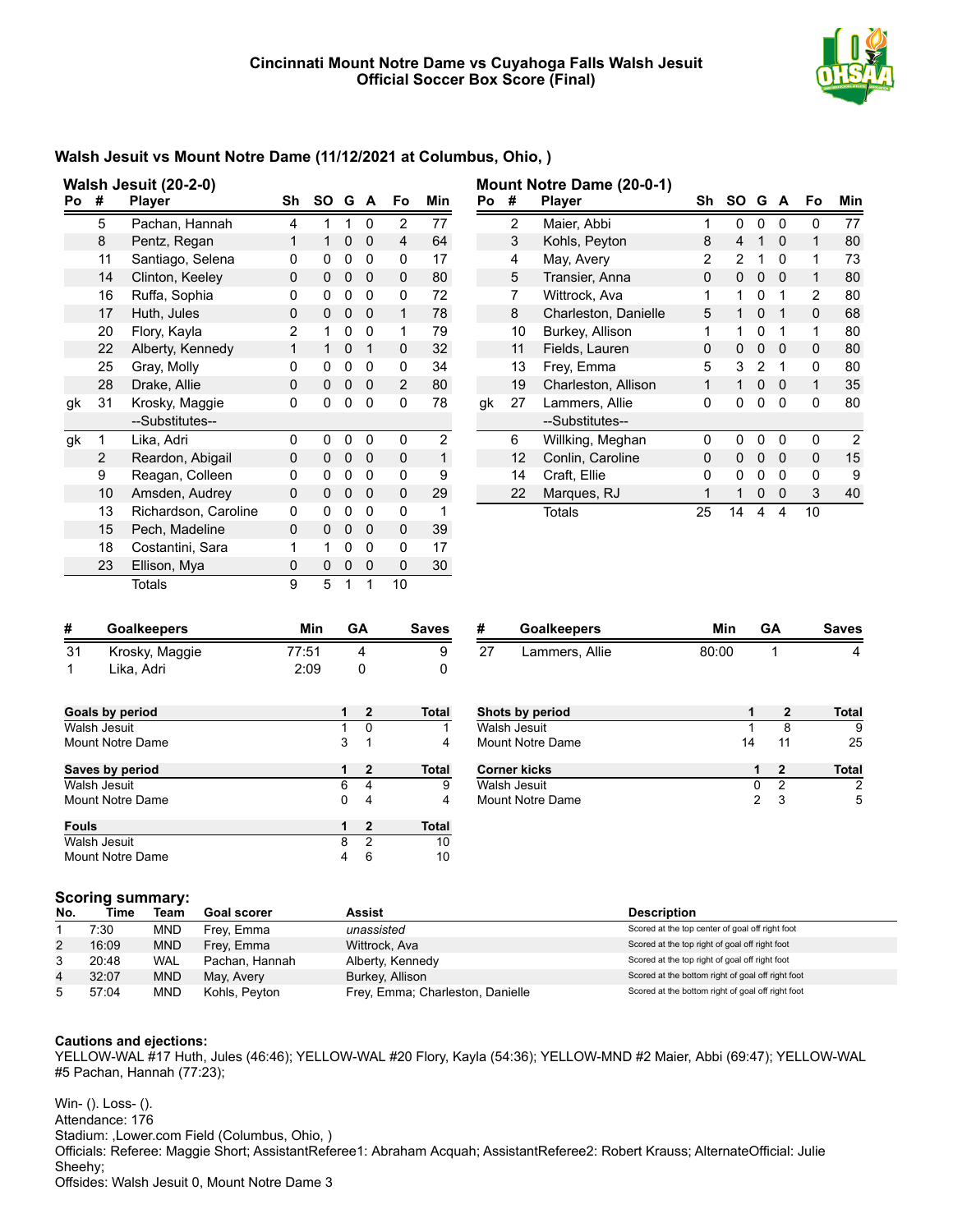

# **Walsh Jesuit vs Mount Notre Dame (11/12/2021 at Columbus, Ohio, )**

| Time           | Play                                                                                                                                                                          |
|----------------|-------------------------------------------------------------------------------------------------------------------------------------------------------------------------------|
| 00:00          | Krosky, Maggie at goalie for Walsh Jesuit.                                                                                                                                    |
| 00:00          | Lammers, Allie at goalie for Mount Notre Dame.                                                                                                                                |
| 0:12           | Throw in by Mount Notre Dame [0:12].                                                                                                                                          |
| 0:46           | Goal kick by Mount Notre Dame Lammers, Allie.                                                                                                                                 |
| 1:07           | Throw in by Walsh Jesuit [1:07].                                                                                                                                              |
| 1:30<br>1:45   | Throw in by Mount Notre Dame [1:30].                                                                                                                                          |
| 2:19           | Throw in by Mount Notre Dame [1:45].<br>Offside against Mount Notre Dame.                                                                                                     |
| 2:57           | Throw in by Walsh Jesuit [2:57].                                                                                                                                              |
| 3:15           | Throw in by Mount Notre Dame [3:15].                                                                                                                                          |
| 3:24           | Goal kick by Walsh Jesuit Krosky, Maggie.                                                                                                                                     |
| 4:52           | Throw in by Mount Notre Dame [4:52].                                                                                                                                          |
| 6:05           | Goal kick by Walsh Jesuit Krosky, Maggie.                                                                                                                                     |
| 6:53           | Foul on Walsh Jesuit Huth, Jules; free kick awarded to Mount Notre Dame Charleston, Allison.                                                                                  |
| 7:30           | GOAL scored by Mount Notre Dame Frey, Emma, top center of goal off right foot.                                                                                                |
| 7:31           | Throw in by Walsh Jesuit [7:31].                                                                                                                                              |
| 7:31           | Throw in by Walsh Jesuit [7:31].                                                                                                                                              |
| 9:01           | Throw in by Mount Notre Dame [9:01].                                                                                                                                          |
| 9:33           | Shot by Mount Notre Dame Kohls, Peyton, off target.                                                                                                                           |
| 9:39           | Goal kick by Walsh Jesuit Krosky, Maggie.                                                                                                                                     |
| 10:17<br>10:28 | Foul on Walsh Jesuit Pentz, Regan; free kick awarded to Mount Notre Dame Frey, Emma.<br>Shot by Mount Notre Dame Burkey, Allison, bottom left of net, save by Krosky, Maggie. |
| 11:09          | Throw in by Walsh Jesuit [11:09].                                                                                                                                             |
| 11:16          | Throw in by Walsh Jesuit [11:16].                                                                                                                                             |
| 11:44          | Throw in by Mount Notre Dame [11:44].                                                                                                                                         |
| 12:09          | Offside against Mount Notre Dame.                                                                                                                                             |
| 12:41          | Throw in by Mount Notre Dame [12:41].                                                                                                                                         |
| 13:35          | Foul on Mount Notre Dame May, Avery; free kick awarded to Walsh Jesuit Santiago, Selena.                                                                                      |
| 14:33          | Throw in by Mount Notre Dame [14:33].                                                                                                                                         |
| 15:17          | Throw in by Walsh Jesuit [15:17].                                                                                                                                             |
| 15:24          | Walsh Jesuit substitution: Ellison, Mya for Santiago, Selena.                                                                                                                 |
| 16:09          | GOAL scored by Mount Notre Dame Frey, Emma, top right of goal off right foot; Assist by Wittrock, Ava.                                                                        |
| 16:56          | Throw in by Mount Notre Dame [16:56].                                                                                                                                         |
| 17:08          | Shot by Mount Notre Dame Kohls, Peyton, off target.                                                                                                                           |
| 17:13<br>17:57 | Goal kick by Walsh Jesuit Krosky, Maggie.<br>Throw in by Walsh Jesuit [17:57].                                                                                                |
| 18:33          | Foul on Walsh Jesuit Drake, Allie; free kick awarded to Mount Notre Dame Charleston, Danielle.                                                                                |
| 19:18          | Corner kick by Mount Notre Dame [19:18].                                                                                                                                      |
| 19:44          | Foul on Mount Notre Dame Burkey, Allison; free kick awarded to Walsh Jesuit Alberty, Kennedy.                                                                                 |
| 20:22          | Throw in by Walsh Jesuit [20:22].                                                                                                                                             |
| 20:48          | GOAL scored by Walsh Jesuit Pachan, Hannah, top right of goal off right foot; Assist by Alberty, Kennedy.                                                                     |
| 20:49          | Mount Notre Dame substitution: Marques, RJ for Charleston, Danielle.                                                                                                          |
| 20:55          | Throw in by Walsh Jesuit [20:55].                                                                                                                                             |
| 22:04          | Shot by Mount Notre Dame Kohls, Peyton, bottom center of net, save by Krosky, Maggie.                                                                                         |
| 22:31          | Throw in by Walsh Jesuit [22:31].                                                                                                                                             |
| 22:38          | Throw in by Walsh Jesuit [22:38].                                                                                                                                             |
| 22:51          | Throw in by Walsh Jesuit [22:51].                                                                                                                                             |
| 23:04<br>23:19 | Throw in by Mount Notre Dame [23:04].<br>Mount Notre Dame substitution: Charleston, Danielle for Charleston, Allison.                                                         |
| 24:36          | Throw in by Mount Notre Dame [24:36].                                                                                                                                         |
| 25:18          | Shot by Mount Notre Dame Kohls, Peyton, top center of net, save by Krosky, Maggie.                                                                                            |
| 25:37          | Foul on Walsh Jesuit Pentz, Regan; free kick awarded to Mount Notre Dame Maier, Abbi.                                                                                         |
| 26:05          | Goal kick by Walsh Jesuit Krosky, Maggie.                                                                                                                                     |
| 26:39          | Shot by Mount Notre Dame Charleston, Danielle, bottom left of net, save by Krosky, Maggie.                                                                                    |
| 27:19          | Throw in by Mount Notre Dame [27:19].                                                                                                                                         |
| 28:32          | Throw in by Mount Notre Dame [28:32].                                                                                                                                         |
| 28:47          | Foul on Walsh Jesuit Pentz, Regan; free kick awarded to Mount Notre Dame Burkey, Allison.                                                                                     |
| 29:14          | Throw in by Mount Notre Dame [29:14].                                                                                                                                         |
| 30:07          | Foul on Mount Notre Dame Marques, RJ; free kick awarded to Walsh Jesuit Krosky, Maggie.                                                                                       |
| 30:40          | Corner kick by Mount Notre Dame [30:40].                                                                                                                                      |
| 31:23          | Throw in by Mount Notre Dame [31:23].                                                                                                                                         |
| 31:38          | Foul on Walsh Jesuit Pachan, Hannah; free kick awarded to Mount Notre Dame Charleston, Danielle.                                                                              |
| 32:07<br>32:13 | GOAL scored by Mount Notre Dame May, Avery, bottom right of goal off right foot; Assist by Burkey, Allison.<br>Walsh Jesuit substitution: Amsden, Audrey for Ruffa, Sophia.   |
| 32:13          | Walsh Jesuit substitution: Reagan, Colleen for Alberty, Kennedy.                                                                                                              |
| 32:36          | Throw in by Mount Notre Dame [32:36].                                                                                                                                         |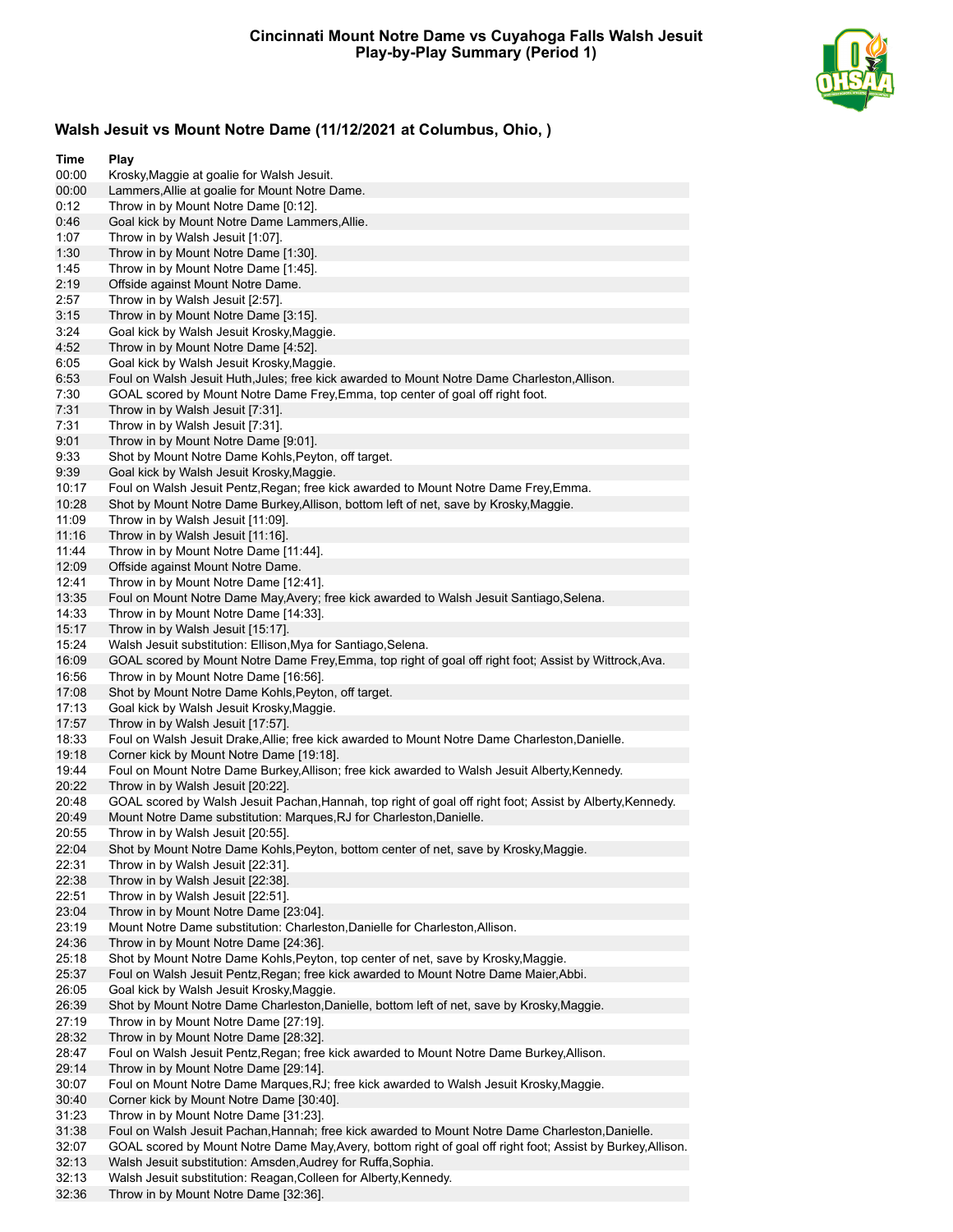#### **Time Play**

- 32:53 Shot by Mount Notre Dame Maier,Abbi, off target.
- 33:00 Goal kick by Walsh Jesuit Krosky,Maggie.
- 33:25 Goal kick by Walsh Jesuit Krosky,Maggie.
- 34:05 Shot by Mount Notre Dame Charleston,Danielle, blocked.
- 34:09 Shot by Mount Notre Dame Charleston,Danielle, off target.
- 34:13 Goal kick by Walsh Jesuit Krosky, Maggie.<br>34:27 Walsh Jesuit substitution: Alberty, Kennedy
- Walsh Jesuit substitution: Alberty,Kennedy for Gray,Molly.
- 35:34 Shot by Mount Notre Dame Wittrock,Ava, top right of net, save by Krosky,Maggie.
- 36:16 Foul on Mount Notre Dame Marques,RJ; free kick awarded to Walsh Jesuit Pachan,Hannah.
- 36:44 Foul on Walsh Jesuit Flory,Kayla; free kick awarded to Mount Notre Dame Lammers,Allie.
- 37:32 Throw in by Mount Notre Dame [37:32].
- 37:54 Shot by Mount Notre Dame Marques,RJ, bottom center of net, save by Krosky,Maggie.
- 38:28 Goal kick by Walsh Jesuit Krosky,Maggie.
- 38:44 Walsh Jesuit substitution: Ruffa,Sophia for Reagan,Colleen.
- 39:14 Foul on Walsh Jesuit Pentz,Regan; free kick awarded to Mount Notre Dame Wittrock,Ava.
- 39:46 Offside against Mount Notre Dame.
- 40:00 End of period [40:00].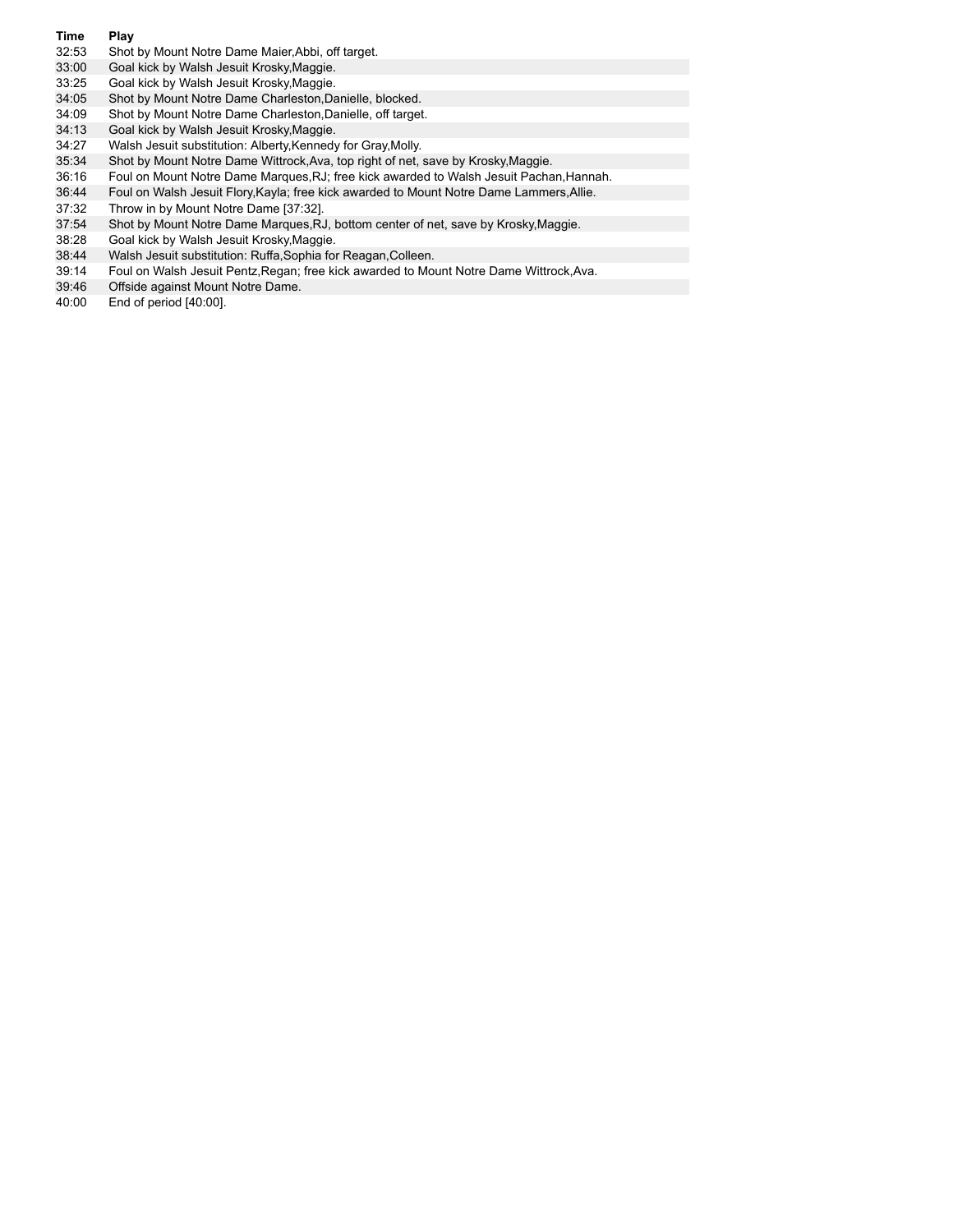

# **Walsh Jesuit vs Mount Notre Dame (11/12/2021 at Columbus, Ohio, )**

| Time           | Play                                                                                                                                                                                    |
|----------------|-----------------------------------------------------------------------------------------------------------------------------------------------------------------------------------------|
| 40:00          | Mount Notre Dame substitution: Charleston, Allison for Marques, RJ.                                                                                                                     |
| 40:00          | Walsh Jesuit substitution: Pech, Madeline for Amsden, Audrey.                                                                                                                           |
| 40:00          | Start of 2nd period [40:00].                                                                                                                                                            |
| 40:00          | FOR Walsh Jesuit: Krosky, Maggie<br>(GK),Pachan,Hannah,Pentz,Regan,Clinton,Keeley,Pech,Madeline,Ruffa,Sophia,Huth,Jules,Flory,Kayla,Alberty,Kennedy,Ellison,Mya,Drake,Allie             |
| 40:00          | FOR Mount Notre Dame: Lammers. Allie<br>(GK),Maier,Abbi,Kohls,Peyton,May,Avery,Transier,Anna,Wittrock,Ava,Charleston,Danielle,Burkey,Allison,Fields,Lauren,Frey,Emma,Charleston,Allison |
| 40:06          | Throw in by Mount Notre Dame [40:06].                                                                                                                                                   |
| 41:17          | Shot by Mount Notre Dame Charleston, Danielle, off target.                                                                                                                              |
| 41:25          | Goal kick by Walsh Jesuit Krosky, Maggie.                                                                                                                                               |
| 41:43          | Throw in by Walsh Jesuit [41:43].                                                                                                                                                       |
| 42:14          | Shot by Mount Notre Dame Charleston, Danielle, off target.                                                                                                                              |
| 42:28          | Goal kick by Walsh Jesuit Krosky, Maggie.                                                                                                                                               |
| 43:14          | Foul on Walsh Jesuit Drake, Allie; free kick awarded to Mount Notre Dame Kohls, Peyton.                                                                                                 |
| 43:48          | Shot by Mount Notre Dame Frey, Emma, bottom left of net, save by Krosky, Maggie.                                                                                                        |
| 43:56          | Foul on Mount Notre Dame Charleston, Allison; free kick awarded to Walsh Jesuit Krosky, Maggie.                                                                                         |
| 44:13<br>44:23 | Shot by Mount Notre Dame Kohls, Peyton, bottom center of net, save by Krosky, Maggie.<br>Throw in by Mount Notre Dame [44:23].                                                          |
| 44:52          | Throw in by Walsh Jesuit [44:52].                                                                                                                                                       |
| 45:06          | Walsh Jesuit substitution: Costantini, Sara for Ellison, Mya.                                                                                                                           |
| 45:51          | Corner kick by Mount Notre Dame [45:51].                                                                                                                                                |
| 46:27          | Throw in by Walsh Jesuit [46:27].                                                                                                                                                       |
| 46:46          | Yellow card on Walsh Jesuit Huth, Jules (Unsporting).                                                                                                                                   |
| 46:48          | Walsh Jesuit substitution: Amsden, Audrey for Huth, Jules.                                                                                                                              |
| 46:58          | Shot by Mount Notre Dame May, Avery, bottom center of net, save by Krosky, Maggie.                                                                                                      |
| 47:05          | Shot by Mount Notre Dame Charleston, Allison, bottom left of net, Team save.                                                                                                            |
| 47:38          | Shot by Walsh Jesuit Pentz, Regan, bottom center of net, save by Lammers, Allie.                                                                                                        |
| 47:56          | Foul on Mount Notre Dame Wittrock, Ava; free kick awarded to Walsh Jesuit Costantini, Sara.                                                                                             |
| 48:49          | Throw in by Mount Notre Dame [48:49].                                                                                                                                                   |
| 49:06          | Shot by Mount Notre Dame Frey, Emma, off target.                                                                                                                                        |
| 49:11          | Goal kick by Walsh Jesuit Krosky, Maggie.                                                                                                                                               |
| 49:18          | Walsh Jesuit substitution: Huth, Jules for Amsden, Audrey.                                                                                                                              |
| 49:42          | Throw in by Walsh Jesuit [49:42].                                                                                                                                                       |
| 50:01<br>50:36 | Throw in by Mount Notre Dame [50:01].<br>Foul on Mount Notre Dame Kohls, Peyton; free kick awarded to Walsh Jesuit Pech, Madeline.                                                      |
| 51:20          | Shot by Mount Notre Dame Kohls, Peyton, blocked.                                                                                                                                        |
| 51:43          | Throw in by Mount Notre Dame [51:43].                                                                                                                                                   |
| 51:54          | Mount Notre Dame substitution: Marques, RJ for Charleston, Allison.                                                                                                                     |
| 52:49          | Throw in by Walsh Jesuit [52:49].                                                                                                                                                       |
| 53:06          | Throw in by Walsh Jesuit [53:06].                                                                                                                                                       |
| 53:30          | Throw in by Mount Notre Dame [53:30].                                                                                                                                                   |
| 53:51          | Throw in by Walsh Jesuit [53:51].                                                                                                                                                       |
| 54:36          |                                                                                                                                                                                         |
| 54:36          | Yellow card on Walsh Jesuit Flory, Kayla (Unsporting).                                                                                                                                  |
| 54:42          | Walsh Jesuit substitution: Amsden, Audrey for Flory, Kayla.                                                                                                                             |
| 55:10          | Throw in by Walsh Jesuit [55:10].                                                                                                                                                       |
| 55:17          | Walsh Jesuit substitution: Flory, Kayla for Amsden, Audrey.                                                                                                                             |
| 55:34          | Shot by Walsh Jesuit Flory, Kayla, blocked.                                                                                                                                             |
| 55:39<br>55:56 | Corner kick by Walsh Jesuit [55:39].<br>Shot by Walsh Jesuit Flory, Kayla, bottom center of net, save by Lammers, Allie.                                                                |
| 56:23          | Corner kick by Mount Notre Dame [56:23].                                                                                                                                                |
| 57:04          | GOAL scored by Mount Notre Dame Kohls, Peyton, bottom right of goal off right foot; Assist by Frey, Emma and Charleston, Danielle.                                                      |
| 57:32          | Shot by Mount Notre Dame Kohls, Peyton, off target.                                                                                                                                     |
| 57:39          | Goal kick by Walsh Jesuit Krosky, Maggie.                                                                                                                                               |
| 57:59          | Throw in by Mount Notre Dame [57:59].                                                                                                                                                   |
| 58:27          | Throw in by Walsh Jesuit [58:27].                                                                                                                                                       |
| 58:53          | Goal kick by Mount Notre Dame Lammers, Allie.                                                                                                                                           |
| 59:21          | Shot by Walsh Jesuit Costantini, Sara, bottom center of net, save by Lammers, Allie.                                                                                                    |
| 60:11          | Throw in by Mount Notre Dame [60:11].                                                                                                                                                   |
| 60:59          | Throw in by Walsh Jesuit [60:59].                                                                                                                                                       |
| 61:53          | Walsh Jesuit substitution: Amsden, Audrey for Costantini, Sara.                                                                                                                         |
| 62:03          | Throw in by Mount Notre Dame [62:03].                                                                                                                                                   |
| 62:08          | Throw in by Walsh Jesuit [62:08].                                                                                                                                                       |
| 62:33          | Corner kick by Mount Notre Dame [62:33].                                                                                                                                                |
| 63:16          | Mount Notre Dame substitution: Craft, Ellie for May, Avery.                                                                                                                             |

63:16 Mount Notre Dame substitution: Conlin,Caroline for Charleston,Danielle.